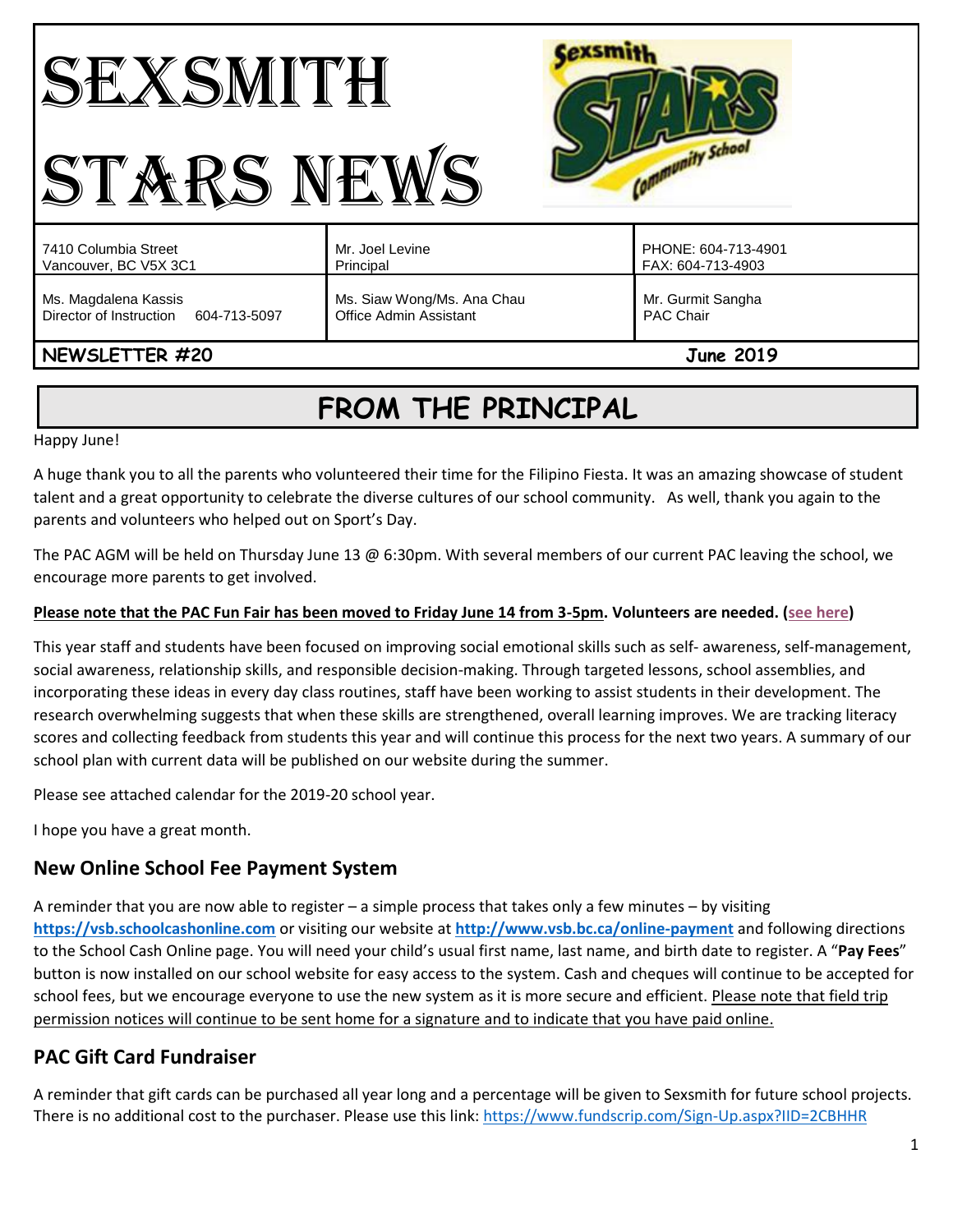# **IMPORTANT: Notice of Late Return**

A reminder to parents that if you are planning a late return to Sexsmith in the fall, after Tuesday September 3, you must fill in the "Notice of Late Return 2019 Form" available from the office. If you do not indicate a late return and do not show up by noon on Wednesday September 4<sup>th</sup> 2019 the spot we are saving for your child will be given to the next person on the waitlist, if necessary.

#### **Ongoing Pick Up and Drop off Concerns**

- **1. Please do not go past the roundabout adjacent to our parking lot when dropping off or picking up students and do not park in the limited spots we have available for school staff.**
- **2. We have had several complaints that parents are stopping on 59th and blocking traffic as they drop off their child as well as having their child cross between cars. Children must not be crossing the road in the middle of the street. Please remember to go slow and respect traffic and parking rules at all times, particularly when dropping off and picking up students.**

#### **PAC News**

Previous meeting Minutes will be posted on the "Families" tab of the school website under "[Parent Advisory Council](https://www.vsb.bc.ca/schools/jw-sexsmith/Families/Parent-Advisory-Council/Pages/default.aspx)". The PAC AGM will be held on Thursday June 13 @ 6:30pm in the library. All parents are welcome to attend**. Online volunteer lists are now available to sign up [here.](https://www.vsb.bc.ca/schools/jw-sexsmith/Families/Volunteer/Pages/default.aspx?rf=60dffc84-32f0-4e6d-91f4-029ada54abc9)** Volunteers can communicate any issues with the coordinator by clicking on the blue button below the sign-up sheet labelled "Contact the sign-up sheet manager". As well, if you would like to contact PAC please email [sexsmithvolunteers@gmail.com.](mailto:sexsmithvolunteers@gmail.com)

# **Royal Soccer Club Summer Soccer Programs**

The Royal City Soccer Club, a registered non-profit community organization, is proud to host their  $27<sup>th</sup>$  annual popular grassroots summer soccer day camps. The program is designed to promote personal development, team building and of course, FUN! Uniquely designed to offer a soccer focus in the morning and a leisure swim with other organized activities in the afternoons to all children aged 5-13, the program operates during all weeks in July and August. Check out the website at [www.royalsoccer.com](http://www.royalsoccer.com/) for more information or call 1-800-427-0536. (Please note that this program is not affiliated with the Vancouver School Board – this notice is shared with parents as a courtesy)

# **Hosting an International Student**

\*Host an International Student - Join Langara Homestay\*



Langara College invites you and your family to join our highly regarded Homestay Program by hosting a VSB international student this year. Students come from Europe, Asia and South America - usually stay for five to 10 months, and are keen to experience life with a Vancouver family. Generous reimbursement is provided. Please call 604.323.5696 or email homestay@langara.ca for more information.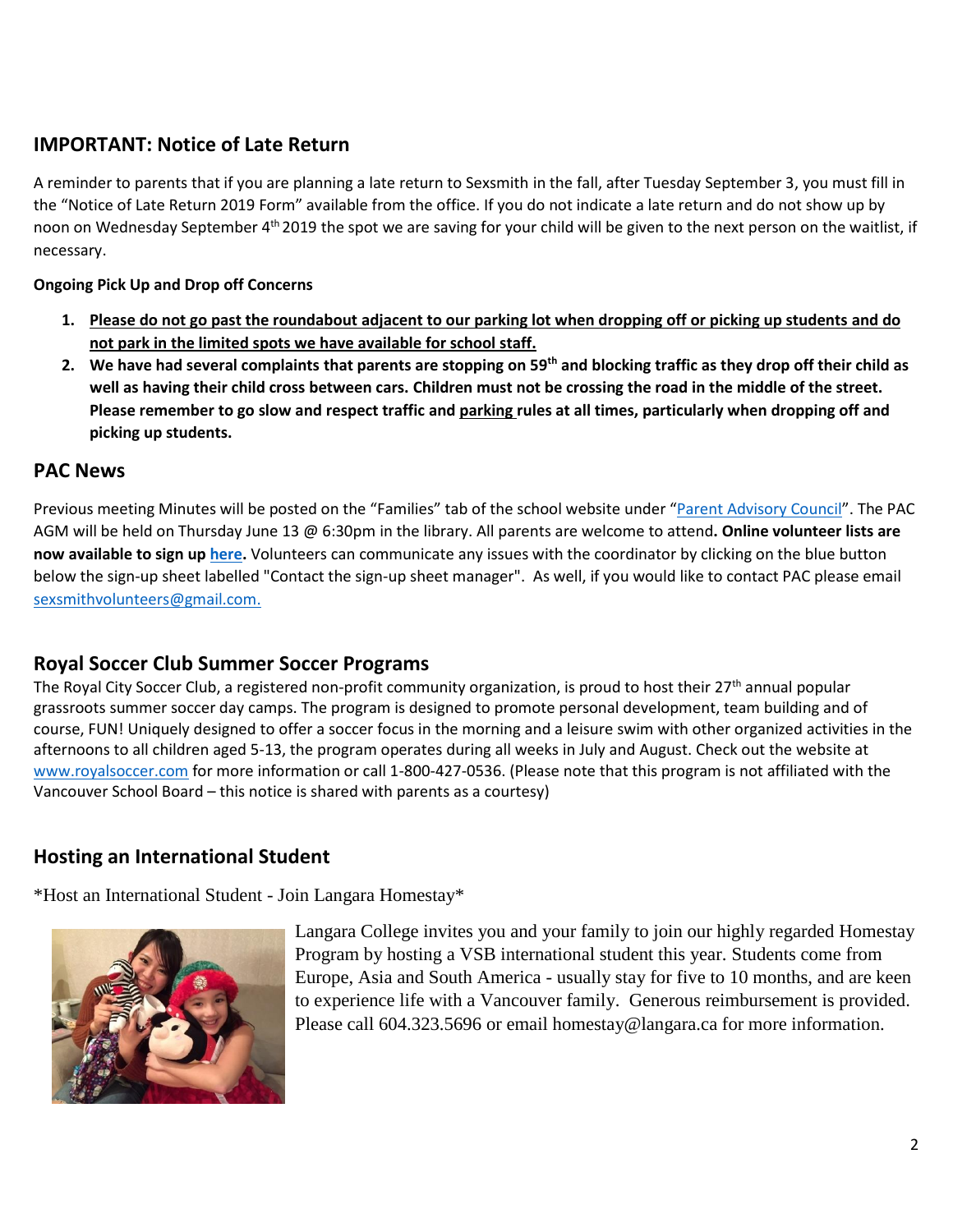# **Getting Ready for Kindergarten Opportunity**



#### **Summer Camp Opportunity**